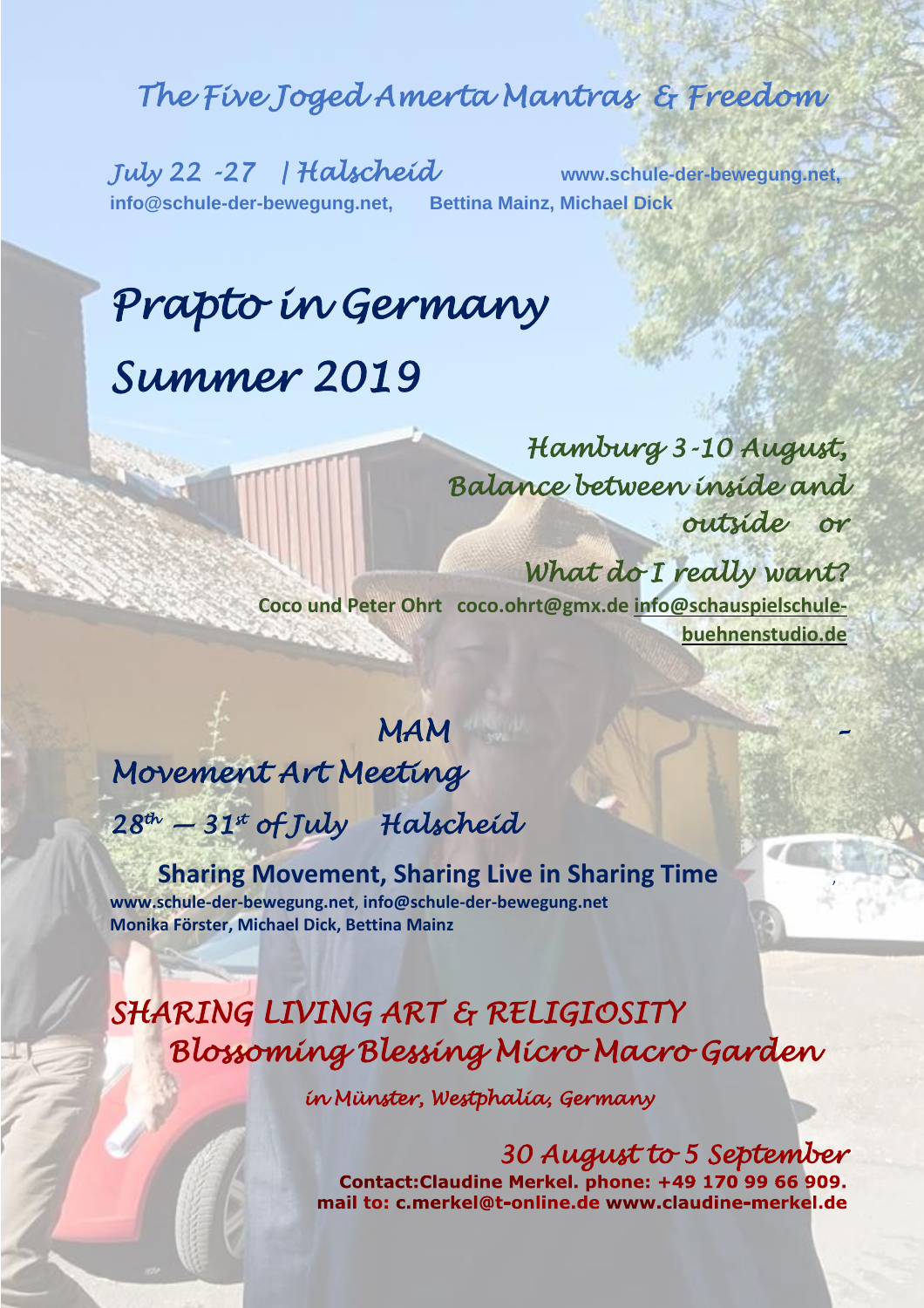### Suprapto Suryodarmo in Halscheid | July 22 -27 2019

### *The Five Joged Amerta Mantras & Freedom*

The **Five Jogged Amerta Mantras** in Prapto's Movement Practice are offering a traceable way to feel and understand our being in the world. They are at the same time physical and philosophical tools to practice participation and eventually to find a nourishing and respectful attitude pervading our daily, spiritual and artistic lives.

In this seminar we will again deepen and experience the impact and richness of the 'Basic Joged Amerta Mantras' which have been introduced within the last years. We are welcoming newcomers as well as experienced Movers; It is one of the beauties of Amerta Movement that it can always be approached again and from everybody - never ceasing to unfold insight and impression.

In this year's seminar the basic mantras will be enriched with the notion of freedom. Here we can share our visions and may be surprised.In our words the five mantras can be something like this

- 1. Mantra: Basic nine ways of moving in variations all have 7 facets, all have speaking and saying.
- 2. Mantra: "we are already in composition of the stage samadhi"however, nice or not nice, we are already in IN.
- 3. Mantra: "we always try to be as a samadhi audience ": audience meditation
- 4. Mantra: "being in the movement speaking; we are already in speaking movement being - we are already in life and do not have to search for it.
- *5.* Mantra: breathing has form and form has breathing. It is the moving breath in the breathing of life. It also may lead to formlessness*.*



We welcome children (and their friends) of participants; please

contact us beforehand so we see what it needs for them and their parents and all the others. As Halscheid lies at the end of a street and surrounded by hills and woods, it is quite safe for (school) children to be with the nature - but also possible to join the practice in the open barn.

**Times**: Monday 22<sup>nd</sup> July 10am - Saturday 27<sup>th</sup> July 7pm 5 hours practice with Prapto a day

**Seminar Fee**: 520€ / 460€ early bird, if registered and payed until 1<sup>st</sup> June **There will be an open afternoon on Saturday 27th – Please invite your friends! Offer: The five mantras and Mam:** 610€ / 560€ early bird, 10 days **22nd -31st of July 2019** 

**Place:** Halscheid, Hof Kuppen near Cologne. For place, food, accommodation and costs please see: www.aryatara-dharmacenter.com[,email@hof-kuppen.de](mailto:email@hof-kuppen.de)  Close Airports*:* Cologne, Düsseldorf; Frankfurt/Main

For information and registration please contact. **[info@schule-der-bewegung.net](mailto:info@schule-der-bewegung.net) | [tina@bettinamainz.de](mailto:tina@bettinamainz.de) | +49 0173 7888789** [www.schule-der-bewegung.net/anmeldung-registration-accomodation-unterbringung](http://www.schule-der-bewegung.net/anmeldung-registration-accomodation-unterbringung) for further details. **[www.schule-der-bewegung.net](http://www.schule-der-bewegung.net/)**. **We accept Bildungspraemie or Bildungsgutschein**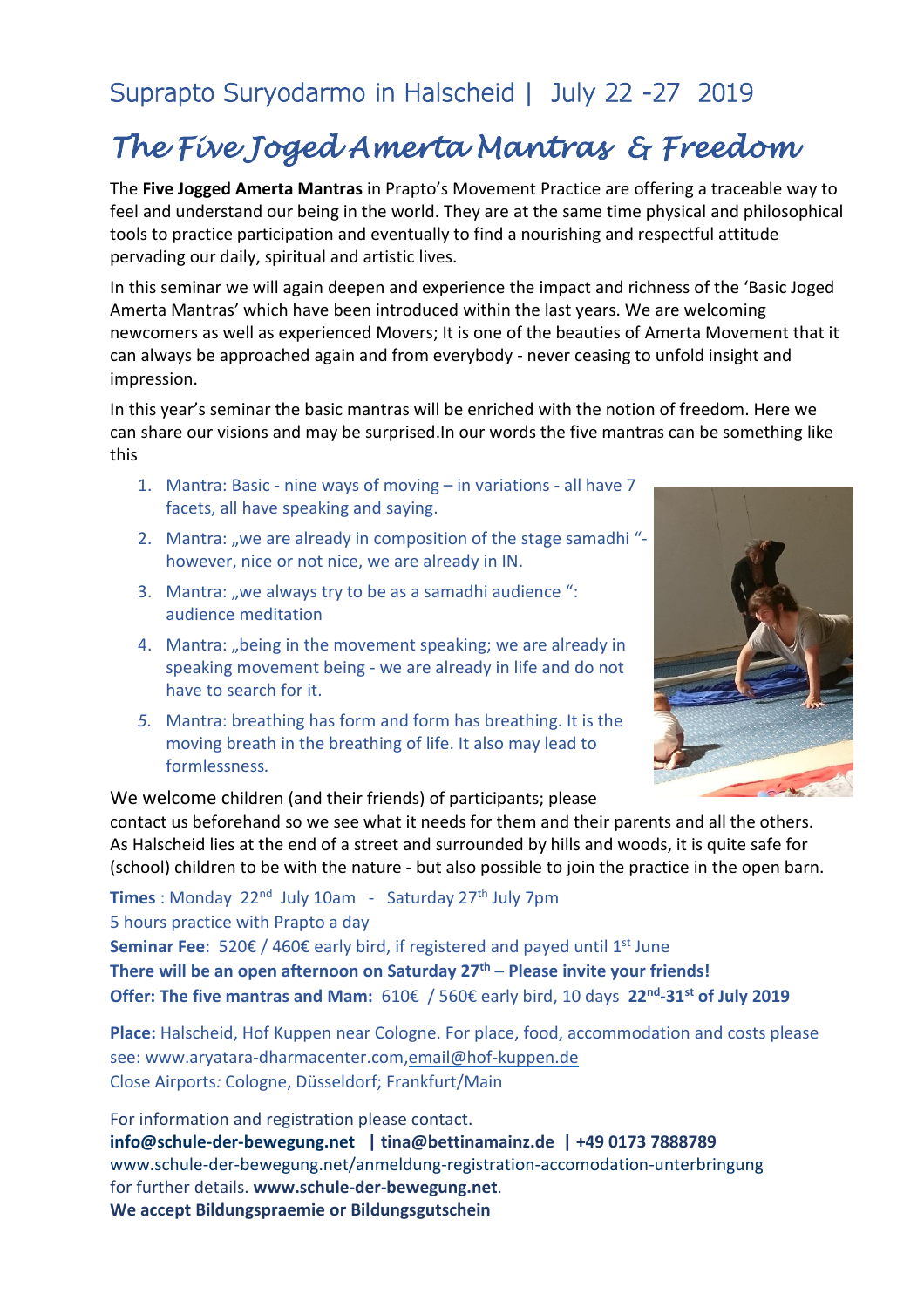## *MAM - Movement Art Meeting - Halscheid 28th — 31st of July 2019*

### Sharing Movement, Sharing Live in Sharing Time



Dear friends of movement!

We are happy to invite you to this year's MAM meeting in Halscheid, Hof Kuppen, near Cologne. With this meeting the School of Movement is continuing its cooperation with Monika Förster who has held MAM for many years in Amsterdam. And we are happy that also Prapto will be around.

MAM - Movement Art Meeting welcomes all Amerta Practitioners and interested movers to a four days exchange in movement and word. In this meeting we want to give space and time:

- for the appearance of current themes in our sharing movement community,
- for introducing different ways of teaching the practice
- and for exchange through other kinds of applying and performing Amerta Vocabulary.

Movers from other strands and areas are always welcome.

Also, we want to cordially invite children of participants as part of the MAM meeting. We may include them into our practice or share an idea especially for them, or they are just around.

Structure, early morning: open for meditation, body work and movement practice. morning session: each morning session to be guided by different teachers. afternoons: in Open Space Format. evenings: are open for performances and other events and practices.

Start**: Sunday 28th 10am** End: **Wednesday 31st 5pm** Recommended fee: four days€ 130, three days € 100, two days € 80, reduction possible Hof Kuppen offers a four days residential MAM meeting with full board: [www.aryatara](http://www.aryatara-dharmacenter.com/)[dharmacenter.com.](http://www.aryatara-dharmacenter.com/) Close Airports*:* Cologne, Düsseldorf; Frankfurt/Main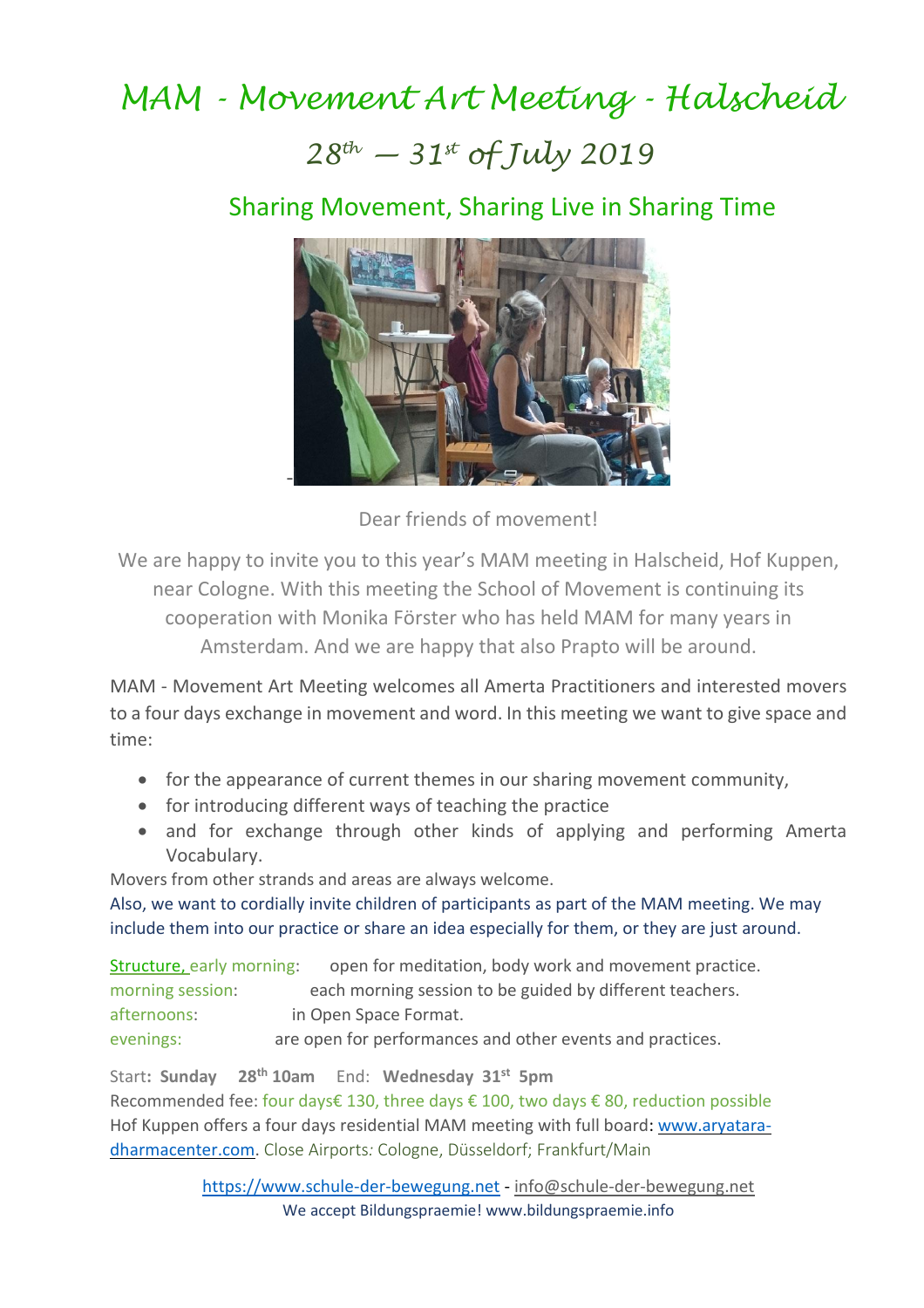# Prapto in Hamburg



Balance between inside and outside or what do I really want

### **Balance zwischen Innen und Außen**

**oder**

### **Was möchte ich eigentlich wirklich?**

#### **Workshop mit Suprapto Suryodarma vom 3.-10-August 2019**

**Wir möchten Euch herzlich zu dem 8-tägigen Workshop einladen.**

**Die Kosten betragen 540,-€**

**Und er findet diesmal im Medienbunker in der Feldstr.66 in 20357 Hamburg statt**

**in der Zeit von ca.10.00-17.00 Uhr**

**Wir freuen uns auf Euch**

**Peter und Coco Ohrt**

**Anmeldung: [coco.ohrt@gmx.de](mailto:coco.ohrt@gmx.de)**